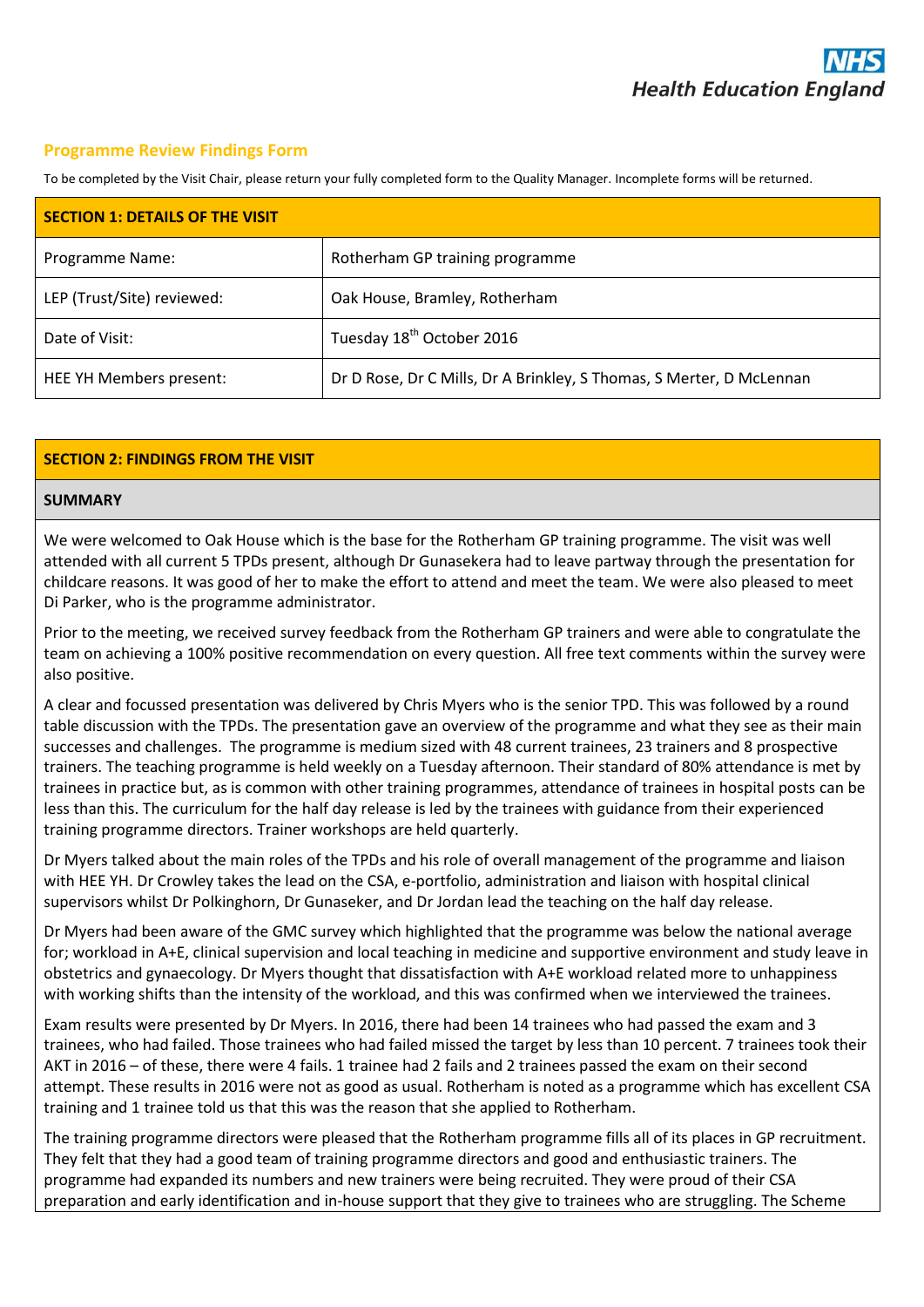are low referrers to the performance team.

Challenges identified were:

- (a) The relocation of the programme administration, including change of employer to the Rotherham Trust. This uncertainty over the future of administration of the programme was causing some anxiety for both TPDs and trainees.
- (b) As is the case in other programmes, in certain hospital posts there was difficulty in getting the expected attendance at half-day release teaching and mandatory training events. For example, in the obstetrics and gynaecology department, four out of six trainees are GP trainees and because of patient care needs, they cannot all leave the department for training.
- (c) Again, as with other programmes, there are current stresses due to the effect that the switch to Capita has had on trainees getting onto the performers list and practices getting reimbursement for trainee salaries.

The interview with 23 trainees was positive. They would all recommend the Rotherham GP training programme. They liked the size and the friendliness of the programme. They felt that the programme directors were approachable and supportive but interestingly, most would consult first with Di, the administrator, if they encountered any problems. She is highly valued by the trainees for her pastoral role.

The trainees confirmed that they have good input into the training programme and take the lead on how they will meet the curriculum. They all value the mock CSA course. The trainees confirmed that there are problems in attending half-day release in some hospital posts and the reasons why. They reported that in A+E, the shift system was a problem and in obstetrics and gynaecology and paediatrics, most trainees within the department were GP trainees. Trainees explained that in medicine, ward duty rotas can make it difficult to attend VTS.

All trainees had safeguarding training but not all had a face to face introduction to safeguarding in the practice as part of their induction period. Debriefing occurred appropriately in GP training practices. Some trainees said that they did not get regular teaching in their practice. It was not clear whether there was a genuine lack of teaching or because the trainees were not aware of the range of teaching activities that could count as teaching in practice and were just talking about tutorials.

In summary, it was a pleasure to meet the whole programme team and the GP trainees at Rotherham. The programme is supportive to the trainees and also to the GP trainers. There is clear leadership and direction from the experienced training programme directors but the trainees are allowed to set their own agenda and develop skills in learning independently. The trainees appreciate the skilled preparation for the CSA examination that they receive. The team are keen on feedback and get this regularly from both trainees and trainers. This feedback helps them respond quickly if problems arise.

| ANCAS UP SINCING IN |             |                                                                                    |                                                                                                                                                                                                                                                                                                                                                                                                                                          |  |
|---------------------|-------------|------------------------------------------------------------------------------------|------------------------------------------------------------------------------------------------------------------------------------------------------------------------------------------------------------------------------------------------------------------------------------------------------------------------------------------------------------------------------------------------------------------------------------------|--|
| <b>No</b>           | <b>Site</b> | Area                                                                               |                                                                                                                                                                                                                                                                                                                                                                                                                                          |  |
| $\overline{1}$      |             | <b>Scheme</b><br><b>Resilience</b><br>(HEE Quality<br>Standard 1.1)                | A supportive programme. The team works well together and provides support to each<br>other, the trainees and the GP trainers. This has helped them get through a difficult<br>period when an administrator and a TPD were off work through illness. The trainees<br>particularly appreciate the work done by the programme administrator Di Parker -<br>described as being very approachable and someone who they turn to with problems. |  |
| $\overline{2}$      |             | <b>TPD Roles &amp;</b><br><b>Responsibilities</b><br>(HEE Quality<br>Standard 2.1) | The training programme directors have clear roles and areas of responsibility $-$<br>understood by the administrator and the trainees. The strengths of the training<br>programme directors fit well with the roles that they hold.                                                                                                                                                                                                      |  |
| $\mathbf{3}$        |             | <b>GP Trainees</b><br>Educational<br><b>Time</b>                                   | The trainees were very complimentary about the teaching that they received each<br>week on the half day release programme. They felt empowered to organise learning to<br>meet their needs and were grateful for the advice of their training programme                                                                                                                                                                                  |  |

# **AREAS OF STRENGTH**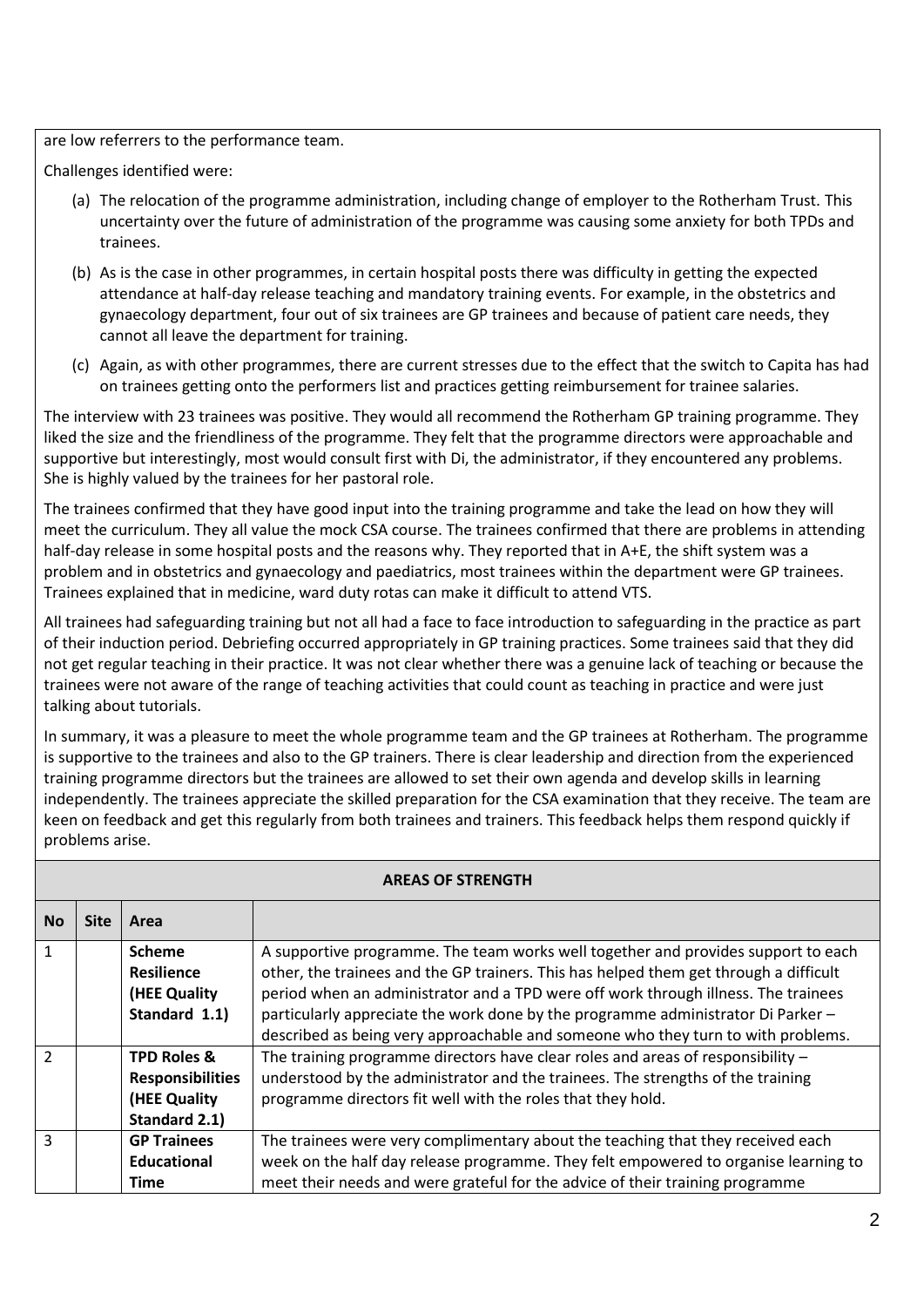|                |                                                                                         | (HEE Quality<br>Standard 3.1)                                                         | directors. |             |                                                                                                                                                                                                                                                                                                                                                                                                                                                                                                       |                        |
|----------------|-----------------------------------------------------------------------------------------|---------------------------------------------------------------------------------------|------------|-------------|-------------------------------------------------------------------------------------------------------------------------------------------------------------------------------------------------------------------------------------------------------------------------------------------------------------------------------------------------------------------------------------------------------------------------------------------------------------------------------------------------------|------------------------|
| 4              |                                                                                         | <b>GP Trainer</b><br><b>Support</b><br>(HEE Quality<br>Standard 4.1)                  | approval.  |             | The GP trainers have a quarterly educational meeting led by the TPDs. This has<br>excellent feedback. Overall, the trainers are completely satisfied with the support from<br>the TPDs. This is the first trainer questionnaire that I have seen that has given 100%                                                                                                                                                                                                                                  |                        |
| 5              |                                                                                         | <b>CSA Teaching</b><br>(HEE Quality<br>Standard 5.1)                                  |            |             | Trainees felt that they were given good preparation for the CSA. One of the TPDs is a<br>CSA examiner and teaches on the local RCGP CSA course. The training programme mock<br>CSA has an excellent reputation.                                                                                                                                                                                                                                                                                       |                        |
|                |                                                                                         | <b>AREAS FOR IMPROVEMENT</b>                                                          |            |             |                                                                                                                                                                                                                                                                                                                                                                                                                                                                                                       |                        |
| <b>No</b>      | <b>Site</b>                                                                             | Area                                                                                  |            | <b>ITEM</b> | Recommendation                                                                                                                                                                                                                                                                                                                                                                                                                                                                                        | <b>Timeline</b>        |
| $\mathbf{1}$   |                                                                                         | <b>GP Trainees</b><br><b>Educational Time</b><br>(HEE Quality<br>Standard 3.1)        |            |             | TPDs via the Trainer workshops are to emphasise the need<br>for a face to face discussion about local procedures and<br>contacts for child and adult safeguarding during the<br>induction period into a practice, before the registrar starts<br>seeing patients.                                                                                                                                                                                                                                     | 6 months<br><b>TPD</b> |
| $\overline{2}$ |                                                                                         | <b>GP Trainees</b><br><b>Educational Time</b><br>(HEE Quality<br><b>Standard 3.1)</b> |            |             | TPDs via the Trainer workshops are to emphasise the need<br>for regular weekly teaching sessions, making it clear to<br>trainees that this is a protected teaching session. Consider<br>the COGPED recommendation for the working week with<br>three protected half days for half day release, practice<br>teaching and private study; the advantage of this is that<br>the in house teaching is clearly demarcated.                                                                                  | 6 months<br><b>TPD</b> |
| 3              |                                                                                         | <b>Support for</b><br>Remediation<br>(HEE Quality<br>Standard 6.5)                    |            |             | While we recognise that the Rotherham training<br>programme directors are very skilled and can manage most<br>doctors in difficulty in-house, we would like to encourage<br>them to share information about doctors in difficulty with<br>the performance team, using them as a sounding board<br>and a second opinion when necessary. It is important to do<br>so particularly where a trainee is at risk of failing to gain<br>CCT, may appeal or may request a $5th$ attempt at an<br>examination. | 6 Months<br><b>TPD</b> |
|                | <b>SECTION 3: OUTCOME (PLEASE DETAIL WHAT ACTION IS REQUESTED FOLLOWING THE REVIEW)</b> |                                                                                       |            |             |                                                                                                                                                                                                                                                                                                                                                                                                                                                                                                       |                        |
|                | See above                                                                               |                                                                                       |            |             |                                                                                                                                                                                                                                                                                                                                                                                                                                                                                                       | 3-12 months            |
|                | Monitoring by School                                                                    |                                                                                       |            |             | N/A                                                                                                                                                                                                                                                                                                                                                                                                                                                                                                   |                        |
|                | Speciality to be included in next round of annual reviews<br>N/A                        |                                                                                       |            |             |                                                                                                                                                                                                                                                                                                                                                                                                                                                                                                       |                        |
|                | Level 2: Triggered Visit by LETB with externality<br>N/A                                |                                                                                       |            |             |                                                                                                                                                                                                                                                                                                                                                                                                                                                                                                       |                        |

Level 3: Triggered Visit by LETB including regulator involvements N/A

## **Section 4: Decision (To be completed by the Quality Team)**

NEXT PROGRAMME REVIEW TO TAKE PLACE IN 2021.

| Section 5: Approval |                                                          |  |  |  |
|---------------------|----------------------------------------------------------|--|--|--|
| <b>Name</b>         | Dr David Rose                                            |  |  |  |
| <b>Title</b>        | Deputy Director and acting GP School Lead for Trainer QA |  |  |  |